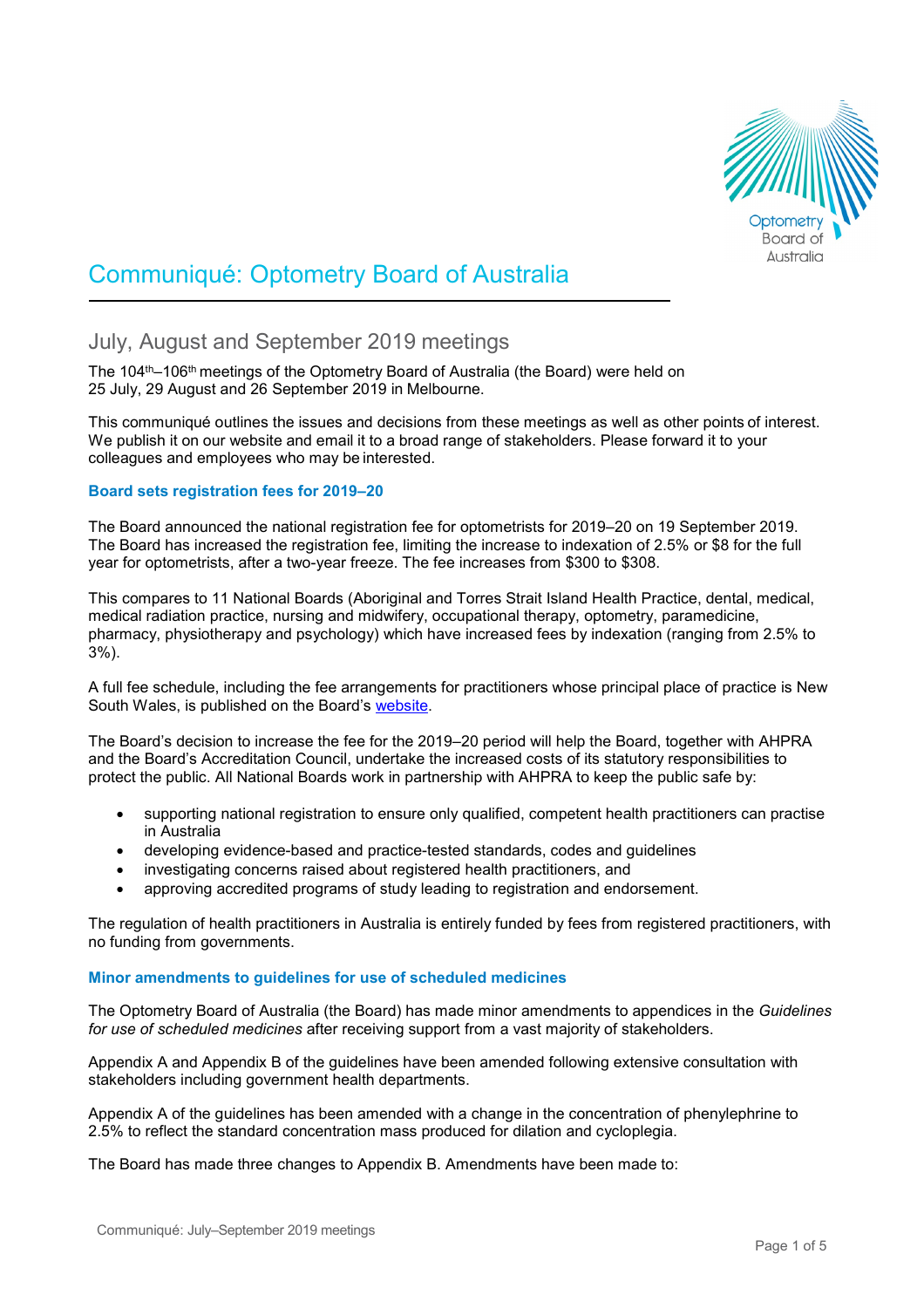- correctly categorise four schedule 2 drugs, Antazoline, Azelastine, Ketotifen and Levocabastine from a former incorrect category of anti-inflammatories to fall under the correct category of decongestants/anti-allergics
- amend the reference to phenylephrine from 1% to 2.5% or less, and
- to add a drug, Ganciclovir to the schedule 4 anti-infectives category in the event it becomes TGAapproved.

The remaining content in the guidelines and Appendix C are unchanged.

The Board considers the proposed revisions benefit public safety, will have a minor effect on the profession and are intended to help endorsed optometrists to deliver timely, safe and quality health services. The revised appendices to the *Guidelines for use of scheduled medicines* are available on the [Endorsement for scheduled](https://www.optometryboard.gov.au/Registration-Standards/Endorsement-for-scheduled-medicines.aspx)  [medicines](https://www.optometryboard.gov.au/Registration-Standards/Endorsement-for-scheduled-medicines.aspx) page of the Board's website.

# **Reminder for final year graduates to register early**

The Board would like to remind final year graduates who have passed their final year examinations to register online with AHPRA as soon as possible. The process of obtaining registration and endorsement to practice as an optometrist may take six weeks, providing all details in your application are in order. Please ensure that the name you wish to register under is exactly the same as that recorded in your passport.

# **Establishment of a new working group on emerging issues**

The Board has established a new internal working group to provide it with evidentiary information on emerging issues in therapeutic and clinical ophthalmic procedures. This includes issues in national and international spheres that are likely to become a part of the practice of optometry in Australia. Its role is to advise on the implications on the profession's readiness, competencies and future training needs and to advise on the implications for the Board's regulatory functions.

# **Health Profession Agreement 2019–20**

Under section 26(1) of the Health Practitioner Regulation National Law (National Law), AHPRA's Health Profession Agreement 2019–20 with the Board sets out services to be provided by AHPRA to enable the Board to carry out its functions. The agreement also sets out approaches to reciprocal obligations in relation to common understanding in achieving the objectives and guiding principles of the National Scheme. This includes a performance management framework and the Board's annual budget and fees payable by practitioners, published on the AHPRA and National Board websites.

# **Important consultations now open – feedback invited**

Three public consultations are now open asking for people to have their say on revised guidance to help practitioners and others understand their mandatory notification obligations, understand their obligations when advertising a regulated health service and to support a responsive and risk-based approach to supervised practice.

The Board is conducting the consultations alongside other National Boards and AHPRA on:

- revised *Guidelines: Mandatory notifications about registered health practitioners* and *Guidelines: Mandatory notifications about health students*
- revised *Guidelines on advertising regulated health services,* and
- a proposed *Supervised practice framework*.

The Board invites optometrists and its stakeholders to provide feedback to these important public consultations. To ensure everyone has the chance to respond the closing dates for public consultation have been staggered as follows:

- Public consultation on the mandatory notifications guidelines will close on 6 November 2019.
- Public consultation on the advertising guidelines will close on 26 November 2019.
- Public consultation on the supervised practice framework will close on 17 December 2019.

The consultation papers are available on the on the Board's [consultations](https://www.optometryboard.gov.au/News/2019-09-11-Public-Consultations.aspx) web page.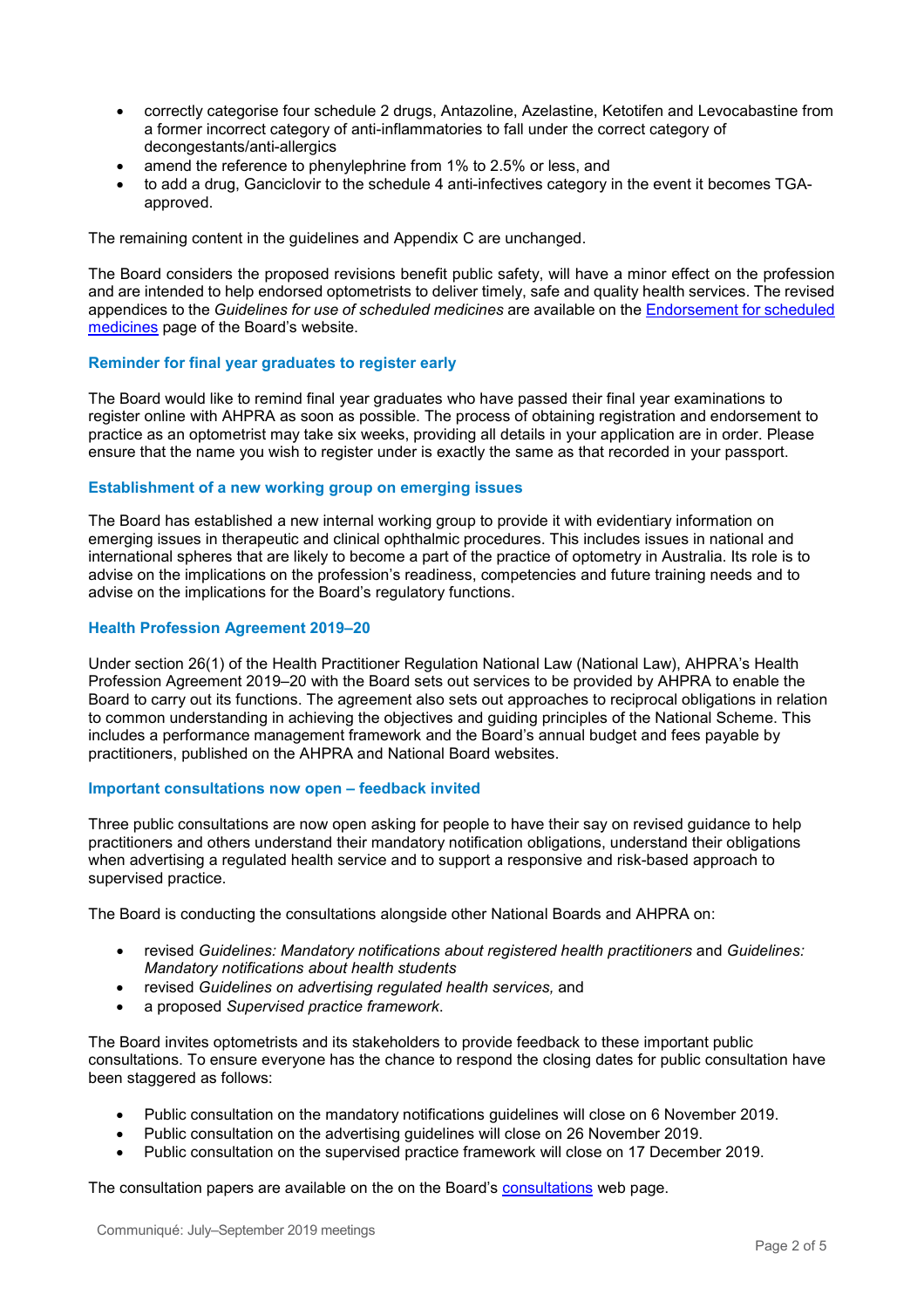# **Aboriginal and Torres Strait Islander strategy initiatives working group**

The Board established an Aboriginal and Torres Strait Islander strategy initiatives working group to consider initiatives that it can undertake that are consistent with the objectives of the National Scheme Aboriginal and Torres Strait Islander Health and Cultural Safety Strategy 2020-25. Board members will participate in cultural safety training, with the Board sending a representative to the Indigenous Allied Health Australia Conference in Darwin in September 2019. It also hopes to engage with Allied Health Australia.

# **Continuing professional development guidelines**

.

The Board will be publishing slight amendments to its *Continuing professional development* (CPD) guidelines to the revised *Registration standard for CPD*. The amendments provide detailed clarification about exemptions from the CPD requirements that the Board may consider in exceptional circumstances.

#### **New practitioner experience video launched**

Keep perspective; and seek help. That's the message in the the [latest video](https://www.ahpra.gov.au/News/2019-08-20-practitioner-experience-video-two.aspx) released by AHPRA and National Boards as part of the ['Let's talk about it'](http://www.ahpra.gov.au/News/2019-03-04-lets-talk-about-it.aspx) series – *Putting it in perspective: A practitioner's notifications experience.* 

The video is the second practitioner experience video published this year by AHPRA and National Boards and provides a health practitioner's first-hand account of the notification process.

AHPRA CEO Mr Martin Fletcher said the video series aims to share practitioners' experiences, recognising what are common reactions, while proactively encouraging them to focus on likely outcomes and seek support.

'Many practitioners have told us that they would have benefited greatly from hearing the voice of others who had gone through this experience — and come out the other side. They have also told us that when they are the subject of a notification, they immediately think they will lose their registration and their livelihood – that it's a catastrophe.'

'We understand that people may feel this way. However, our data show a different story. While we have a clear focus on patient safety, many notifications end without the need for regulatory action and are often closed following initial assessment, without the need for an extended investigation.' Mr Fletcher said.

In the video, a surgeon describes his feelings of guilt and anxiety after a poor patient outcome and the notification that followed. As time went on, his worries increased, and he found it difficult to maintain a realistic perspective about what was likely to occur. He reflects on the value of speaking with family and friends, as well as the ongoing support of his GP and a psychologist.

#### Read the full [media release.](https://www.ahpra.gov.au/News/2019-08-20-practitioner-experience-video-two.aspx)

#### **Cultural safety training provider announced**

PricewaterhouseCoopers Indigenous Consulting Pty Limited (PIC) in partnership with Griffith University First Peoples Health Unit will deliver cultural safety training to Board and committee members as well as Australian Health Regulation Agency (AHPRA) staff. This appointment is the outcome of a competitive tender process. Cultural safety training is an important first step to ensure that AHPRA and the Boards are working to help health practitioners nationally understand their own connection to culture and unconscious biases, and how these are likely to influence their work.

AHPRA CEO Mr Martin Fletcher said the training is an important milestone and is part of the agency's commitment to support health equity for all Australians, which was publicly made by AHPRA and 36 other signatories in the National Scheme's [Statement of intent](https://www.ahpra.gov.au/About-AHPRA/Aboriginal-and-Torres-Strait-Islander-Health-Strategy/Statement-of-intent.aspx) last year.

'One of our strategic priorities is helping to embed cultural safety into the health system through our work with over 740,000 registered health practitioners across Australia.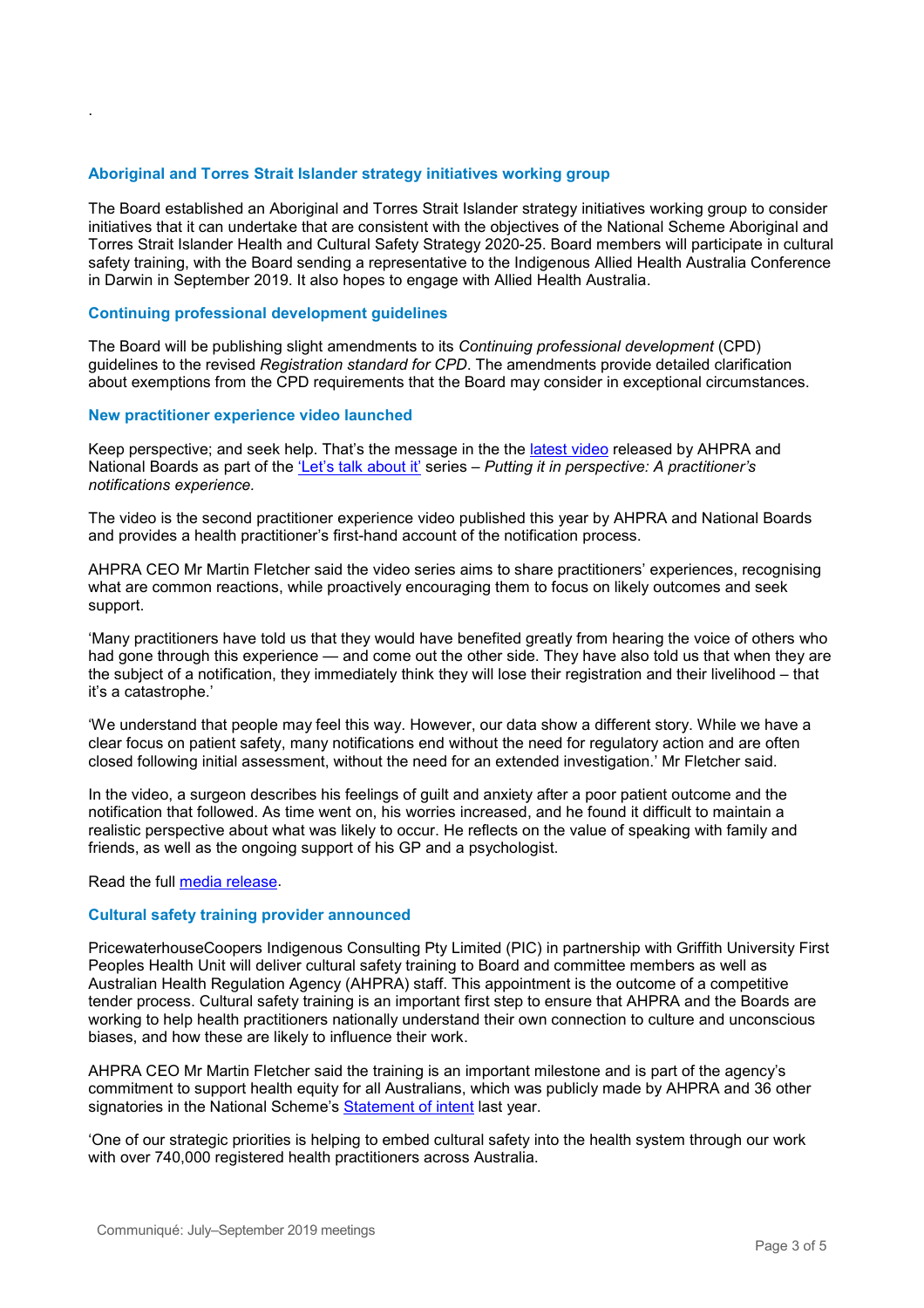'We want to be a regulator who deeply understands cultural safety and what it means for our work and we want to partner with others to build a culturally safe registered health practitioner workforce across Australia,' Mr Fletcher said.

National Scheme Aboriginal and Torres Strait Islander Health Strategy Group member and Aboriginal and Torres Strait Islander Health Practice Board of Australia Chair, Ms Renee Owen, said everyone has a part to play to achieve health equity.

'We all have a responsibility to understand cultural safety so that we can work to eliminate racism from the health system and enable health equity for Aboriginal and Torres Strait Islander Peoples. This training is an important step towards ensuring that the regulation of health practitioners is culturally safe', Ms Owen said.

This unique Aboriginal-led collaboration between PwC's Indigenous Consulting, Griffith University's First Peoples Health Unit and the [National Scheme Aboriginal and Torres Strait Islander Strategy Group](https://www.ahpra.gov.au/About-AHPRA/Aboriginal-and-Torres-Strait-Islander-Health-Strategy.aspx) will provide a world class, bespoke cultural safety training program supporting the necessary culture transformation of Australia's health professions.

The training, to be provided by PIC in partnership with Griffith University First Peoples Health Unit, will be rolled out from the end of 2019.

# **Advertising your regulated health service**

To protect consumers, the National Law includes provisions about advertising regulated health services. The Board has recently included a [list of resources on the Board website](https://www.osteopathyboard.gov.au/Codes-Guidelines/Advertising-a-regulated-health-service.aspx) that you might find helpful for understanding and meeting your advertising obligations.

Advertising is actions by people or businesses to draw attention to their services. The ways people and businesses can promote services are almost limitless and include all forms of printed and electronic media.

If you are advertising a regulated health service, your advertising must not:

- **be false, misleading or deceptive**, or likely to be misleading or deceptive
- **offer a gift, discount or other inducement**, unless the terms and conditions of the offer are also stated
- **use testimonials or purported testimonials** about the service or business
- **create an unreasonable expectation of beneficial treatment**, or
- directly or indirectly **encourage the indiscriminate or unnecessary use of regulated health services**.

If you're not sure you're meeting your obligations, or if you've been contacted by AHPRA about your advertising there are [steps you can follow](https://www.osteopathyboard.gov.au/Codes-Guidelines/Advertising-a-regulated-health-service.aspx) to make sure you comply with your professional and legal obligations.

For further details see AHPRA's [advertising resources](https://www.ahpra.gov.au/Publications/Advertising-resources.aspx) on their website.

# **Are your contact details up to date?**

It is important that your contact details are up to date to receive renewal reminders from AHPRA and information from the Board. You can check your details via the [Login icon a](https://www.ahpra.gov.au/)t the top right of the AHPRA website. Email accounts need to be set to receive communications from AHPRA and the Board to avoid misdirection to an account junk box.

#### **Follow AHPRA on social media**

Connect with AHPRA on [Facebook,](https://www.facebook.com/ahpra.gov.au/) [Twitter o](https://twitter.com/AHPRA)r [LinkedIn t](https://www.linkedin.com/company/australian-health-practitioner-regulation-agency)o receive information about important topics for your profession and participate in the discussion.



#### **Further information**

We publish a range of information about registration and our expectations of you as an optometrist onour

Communiqué: July–September 2019 meetings